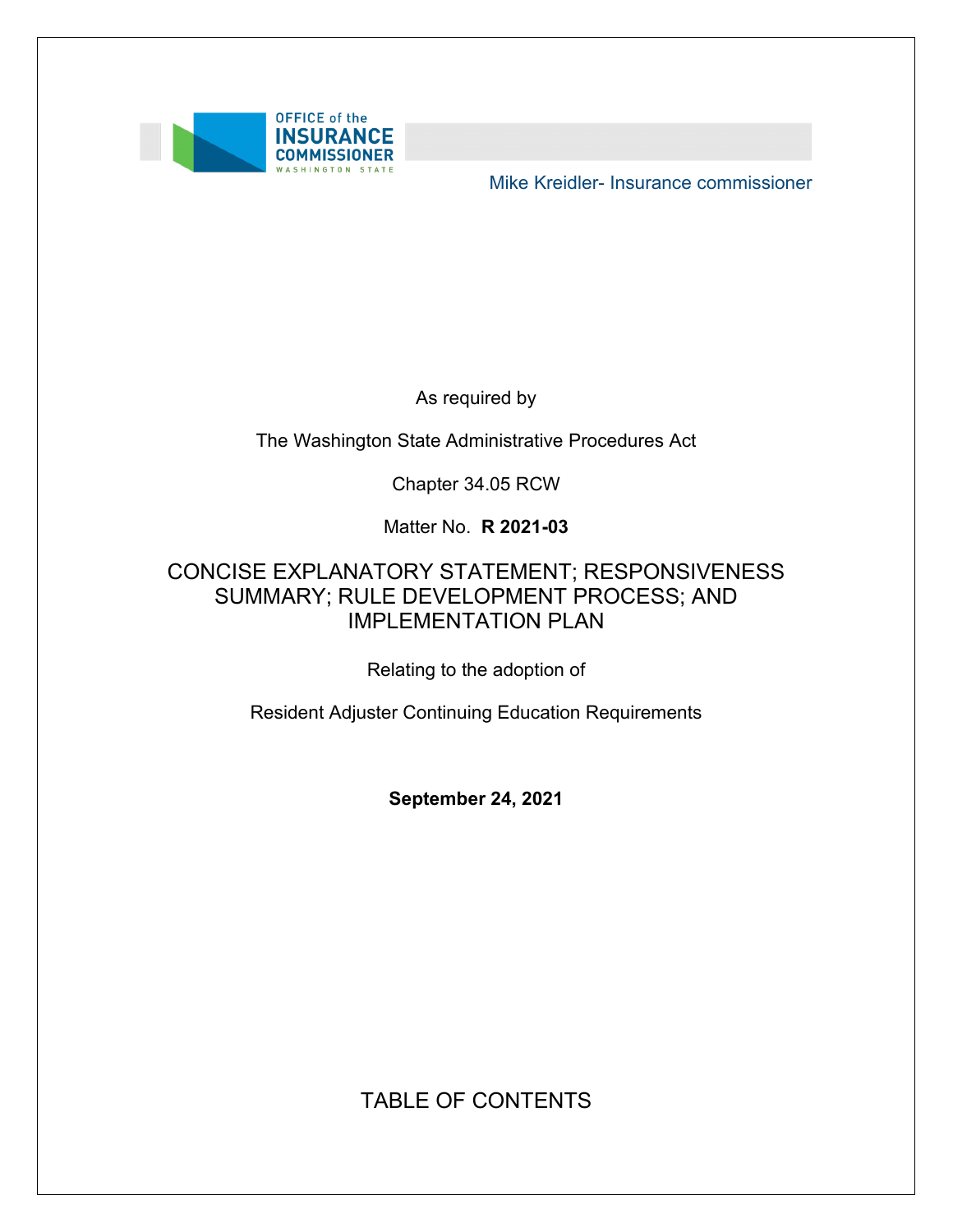| Section 1  | Introduction                                | pg. 3 |
|------------|---------------------------------------------|-------|
| Section 2  | Reasons for adopting the rule               | pg. 3 |
| Section 3  | Rule development process                    | pg. 3 |
| Section 4  | Differences between proposed and final rule | pg. 4 |
| Section 5  | Responsiveness summary                      | pg. 4 |
| Section 6  | Implementation plan                         | pg. 4 |
| Appendix A | <b>Hearing Summary</b>                      | pg. 6 |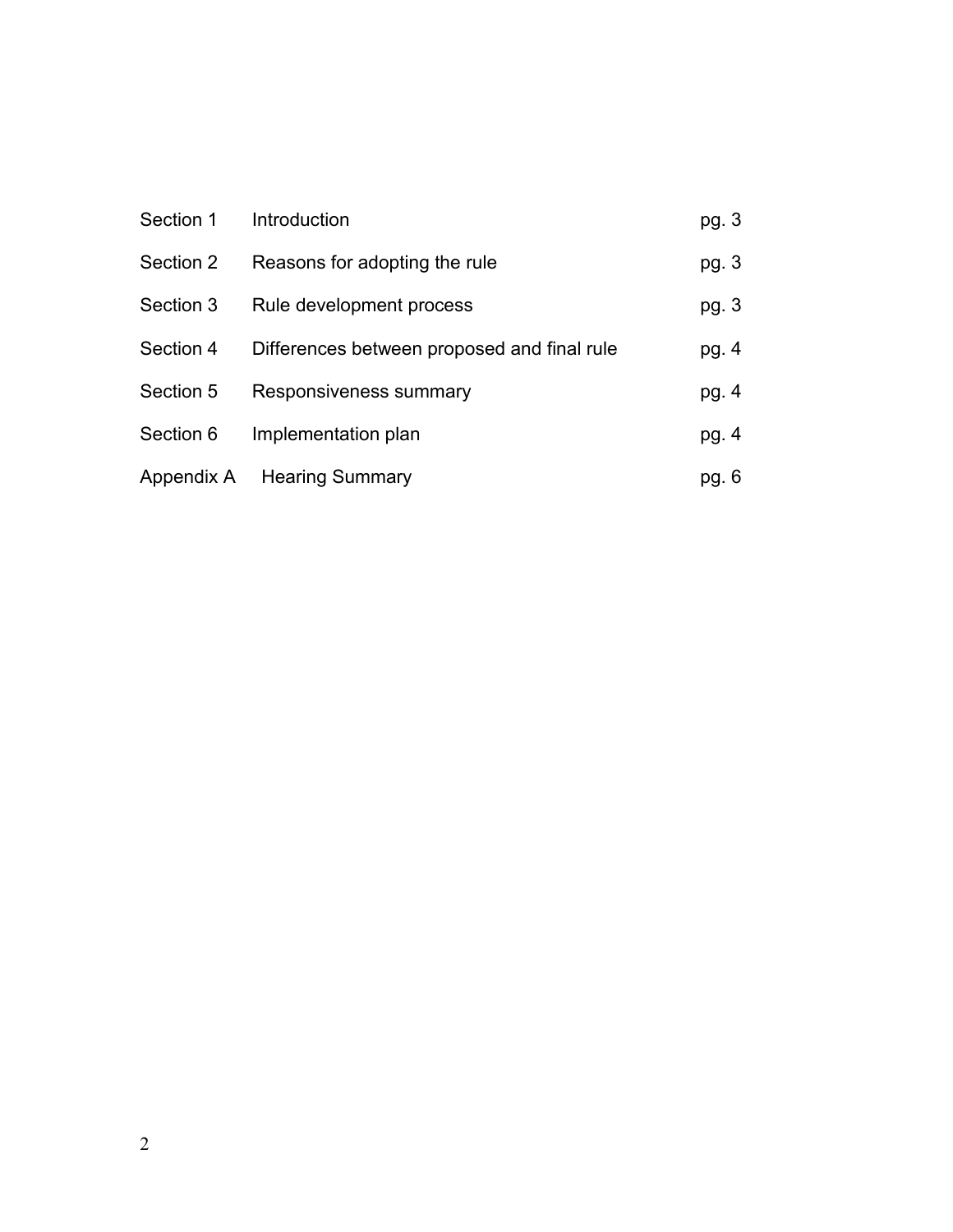# **Section 1: Introduction**

 Revised Code of Washington (RCW) 34.05.325 (6) requires the Office of (CES) prior to filing a rule for permanent adoption. The CES shall: Insurance Commissioner (OIC) to prepare a "concise explanatory statement"

- 1. Identify the Commissioner's reason's for adopting the rule;
- 2. Describe differences between the proposed rule and the final rule (other than editing changes) and the reasons for the differences; and
- 3. Summarize and respond to all comments received regarding the proposed rule during the official public comment period, indicating whether or not the comment resulted in a change to the final rule, or the Commissioner's reasoning in not incorporating the change requested by the comment; and
- 4. Be distributed to all persons who commented on the rule during the official public comment period and to any person who requests it.

## **Section 2: Reasons for Adopting the Rule**

 Section 2, chapter 22, Laws of 2021 (SHB 1037) necessitates resident adjusters have continuing education requirements, therefore, the Commissioner concluded rulemaking to further clarify resident Independent Adjusters and Public Adjusters continuing education protocols. The intent is to match the National Association of Insurance Commissioners standard of 24 continuing education hours, including 3 hours of ethics, every two years. Having Washington state resident independent adjusters and public insurance adjusters have continuing education requirements is in alignment with other states. It is a benefit for our Washington state consumers to have a workforce that is continuing to receive updates on their profession. Finally, it will help our resident adjusters that work in other states find it easier to satisfy their continuing education requirements in those states if they are offered here in their home state.

### **Section 3: Rule Development Process**

On June 21, 2021, the Commissioner filed a CR-101 pre-proposal public notice of intent to adopt rules. The comment period was open through July 31, 2021. No comments were received.

On June 23, 2021, the Commissioner issued a working draft of the amended rules relating to resident adjuster continuing education requirements, notified Property & Casualty insurance stakeholders, and requested comment. The comment period was open through July 15, 2021. No comments were received.

On August 17, 2021, the Commissioner filed a CR-102 proposed rule making. The comment period was open through September 22, 2021. No comments were received.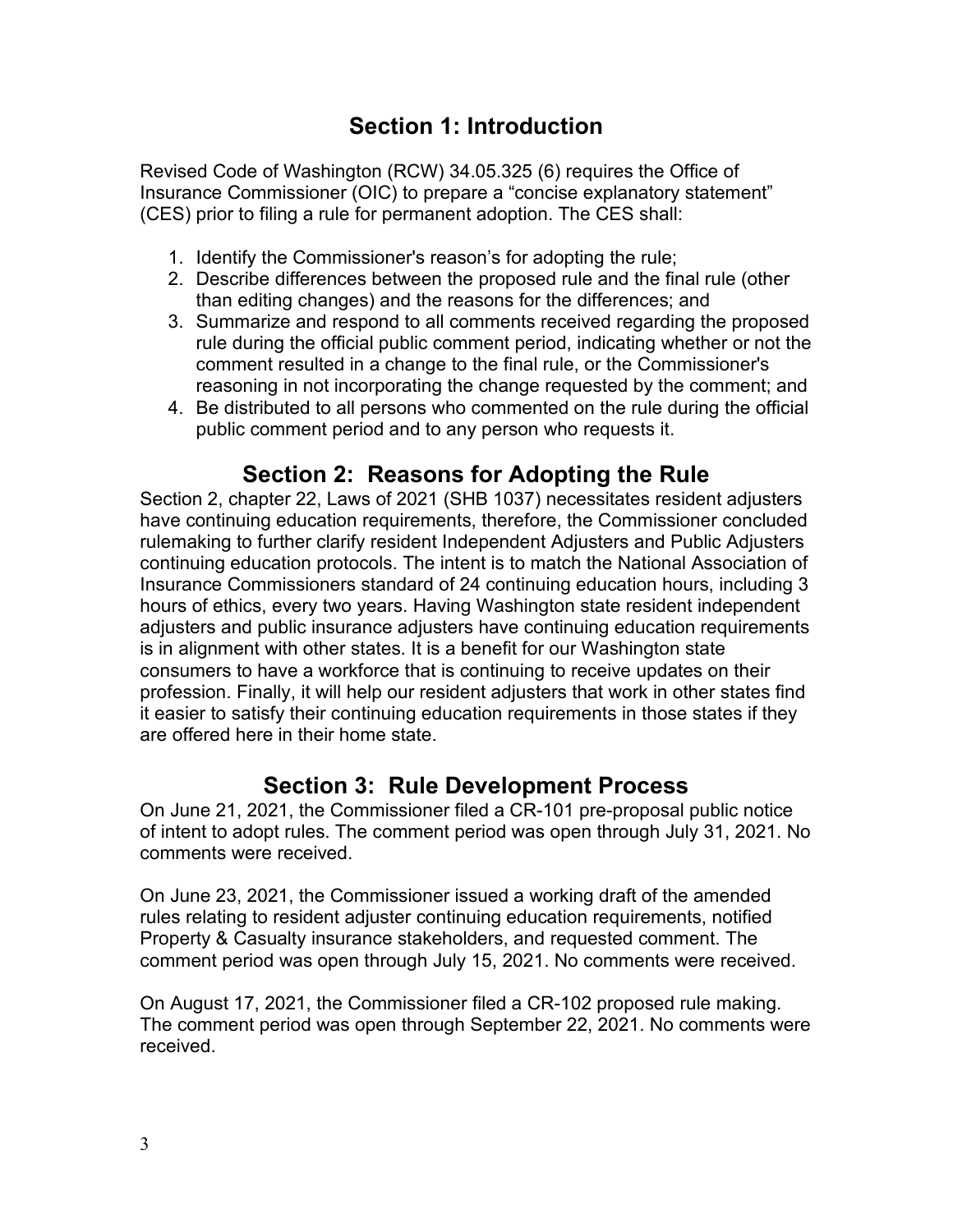On September 23, 2021, the Commissioner held a public hearing to hear testimony on the proposed rule. Several people attended the public hearing and no testimony was provided. The hearing summary in in Appendix A.

The responsiveness summary chart included in Section 5 addresses the comments received.

### **Section 4: Differences Between Proposed and Final Rule**  None.

## **Section 5: Responsiveness Summary**

No comments received

## **Section 6: Implementation Plan**

### **A. Implementation and enforcement of the rule.**

After the permanent rule is filed and adopted with the Office of the Code Reviser:

- Policy staff will distribute copies of the final rule and the Concise Explanatory Statement to all interested partied through the State's Govdelivery email system.
- The CR 103 documents and adopted rule will be posted on the Office of the Insurance Commissioner's website.
- Questions will be addressed by Office of the Insurance Commissioner's staff as follows:

| <b>Type of Inquiry</b>   | <b>Division</b>                                                                                 |
|--------------------------|-------------------------------------------------------------------------------------------------|
| Consumer assistance      | <b>Consumer Advocacy</b>                                                                        |
| <b>Rule Content</b>      | Policy                                                                                          |
| Authority for rules      | Policy                                                                                          |
| Enforcement of rule      | <b>Consumer Protection (Producer</b><br>Licensing & Oversight Unit) and Legal<br><b>Affairs</b> |
| <b>Market Compliance</b> | <b>Consumer Protection (Producer</b><br>Licensing & Oversight Unit) and Legal<br><b>Affairs</b> |

### **B. How the Agency intends to inform and educate affected persons about the rule.**

The agency will meet with and provide assistance to property insurers and any affected adjuster.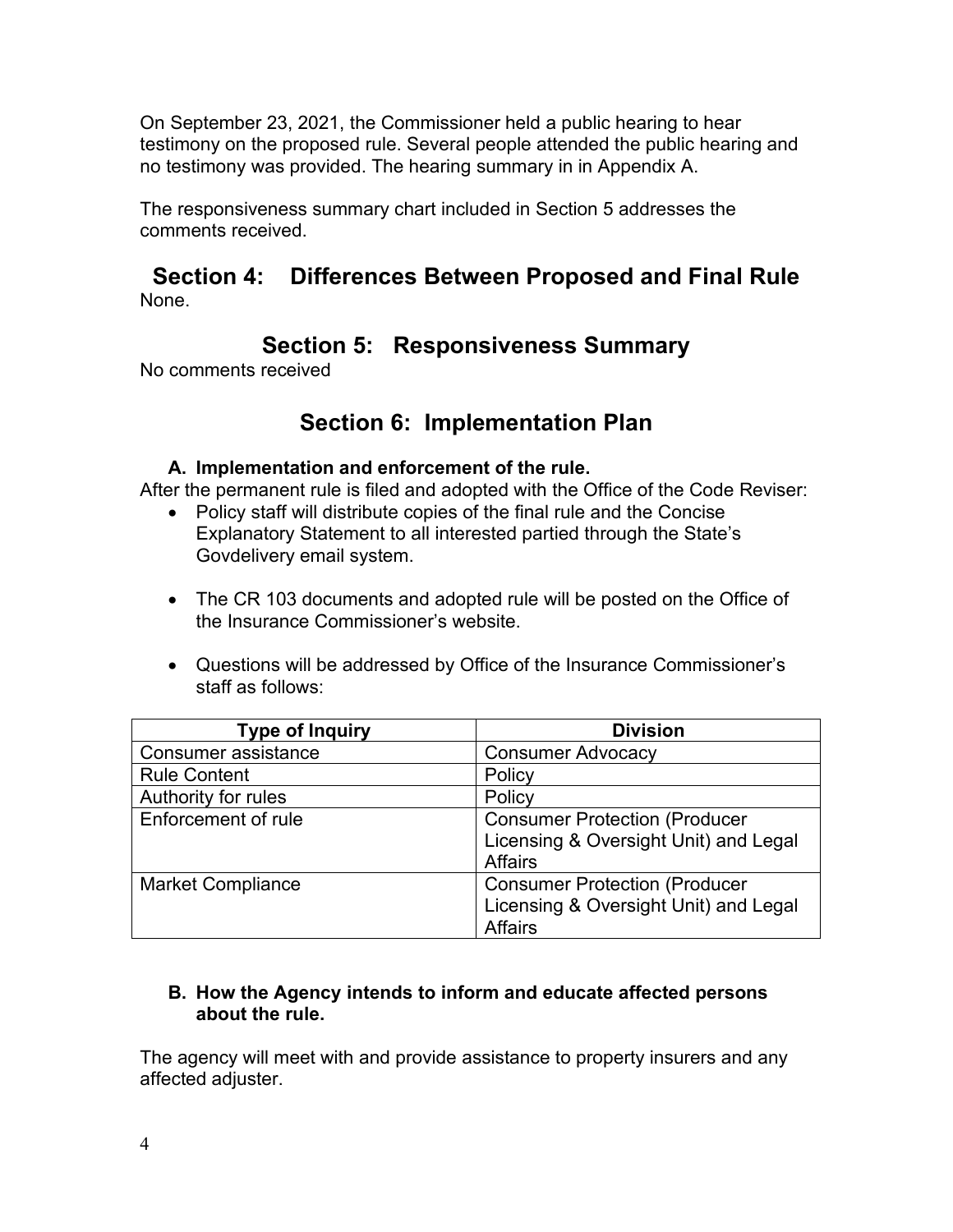#### **C. How the Agency intends to promote and assist voluntary compliance for this rule.**

The agency has drafted notice and informational webpage that can be found on the OIC website for adjusters. It will send an email notification to resident adjusters. The agency will meet with and provide assistance to property insurers and any affected adjuster.

#### **D. How the Agency intends to evaluate whether the rule achieves the purpose for which it was adopted.**

The agency will monitor resident adjuster licensing renewals and new application for compliance. The agency will monitor the market to better understand how continuing education for resident adjuster has improved the profession and therefore Washington state consumers that rely on these services.